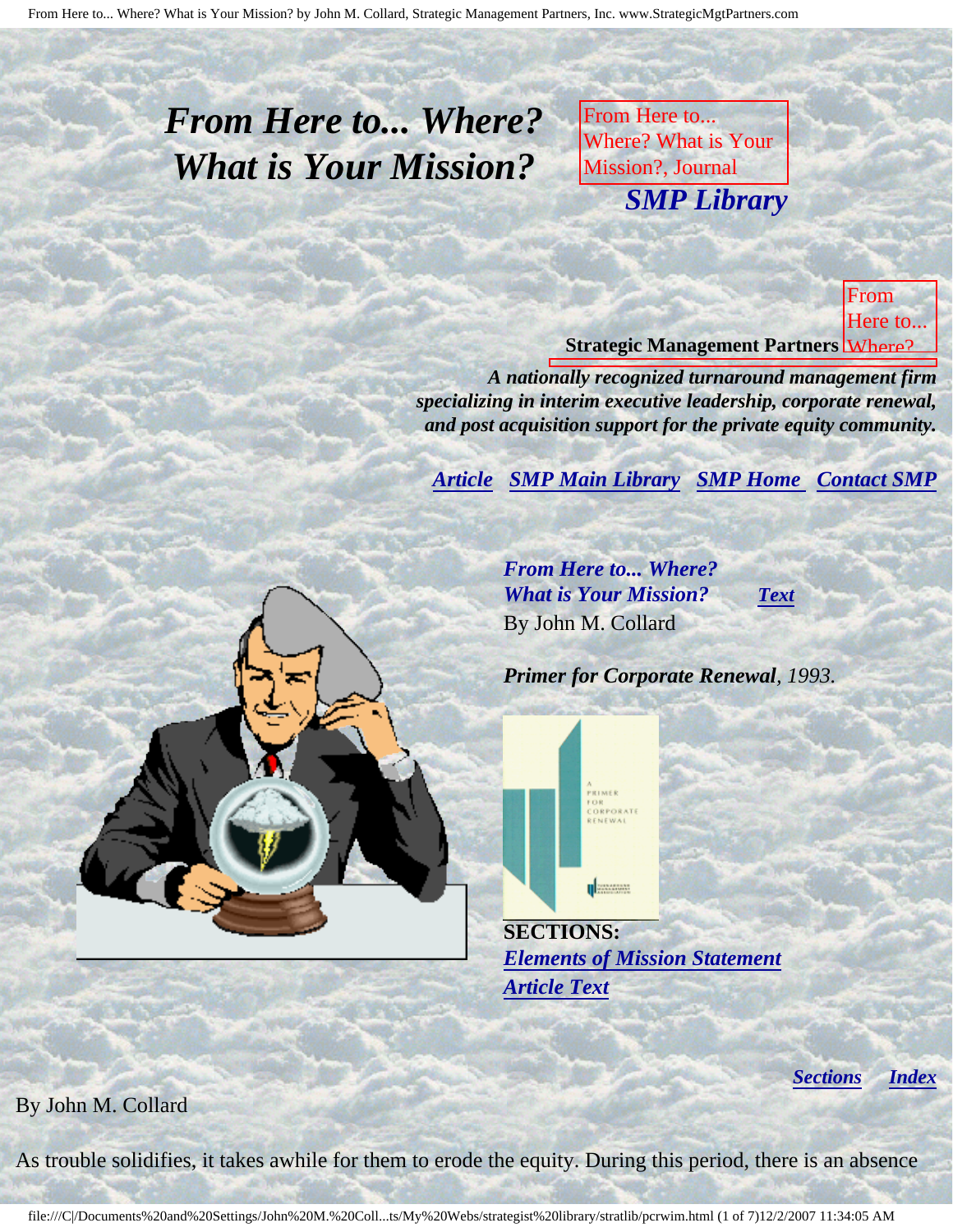of direction, camouflaged by the facade that management knows where the company is going.

With the revelation that the company is in trouble and has no cash, there is a mad scramble to figure out why. Often, the focus of the management team was aimed in the wrong direction. Well, perhaps better stated, the company was allowed to proceed with no direction at all.

While in crisis, the immediate reaction is to 'stop the hemorrhaging,' cut costs, reorganize the balance sheet, hold the creditors at bay. In crisis, these tactics are necessary and mandatory for survival, *But what then?*

Stabilization tactics are short term in nature. What happens when the crisis consultant is through with his work? They frequently don't address the real need to rebuild the company so that it can stand on its own feet for the long haul. Why? Sometimes the driving force doesn't allow the time . . . if its the bank, they want to recover their investment . . . if its avoidance of litigation, this is akin to cutting the losses, you can think of other situations.

For the company to be truly viable, and create 'going concern value,' they need to build a solid management team that is able to generate revenues, keep costs in control, and manage bank and customer relations . . . here we go. But wait wait wait! Here we go again? All of this 'stuff' is great, but it sounds like the same old spiel. The real question is, Here we go where?

When this question wasn't answered in the first place, the company got off to a bad start. The management team signed the death warrant, and may not have known it. When the 'rudder' is left untended, only fate can guide the course of the company, and usually they end up on 'troubles reef,' wondering why.

Consider a novel idea, set a course with a high degree of probability of successful accomplishment, within allotted time frames, and stick to it. Setting such a course is an arduous task. It means work . . . and a lot of it. It means risk . . . someone, the leadership, needs to state which direction the company is to go in. Yes, someone must make a decision, but more importantly, have the conviction to follow it, and convince others to do the same. But which course, and how?

Why not consider a statement of our mission? NASA does when it sends man to the moon. Why? Because it is important to bring him back. That mission states . . . send a manned vehicle through space to arrive at and land on the moon, and then bring him and it back to Earth. At first it was to some a 'crazy' idea, but now a pole supporting an American Flag sticks in the moon's surface. Incredible . . . the mission was accomplished.

When a besieged company faces the abyss, is the challenge any greater? To those who have to overcome that challenge, it is on par with those who can send and recover man, and his objects, from space. Resources are scarce, or nonexistent. Direction . . . the which way will work, is in serious question. Why not take a lesson from those who have succeeded? This seems to work for me.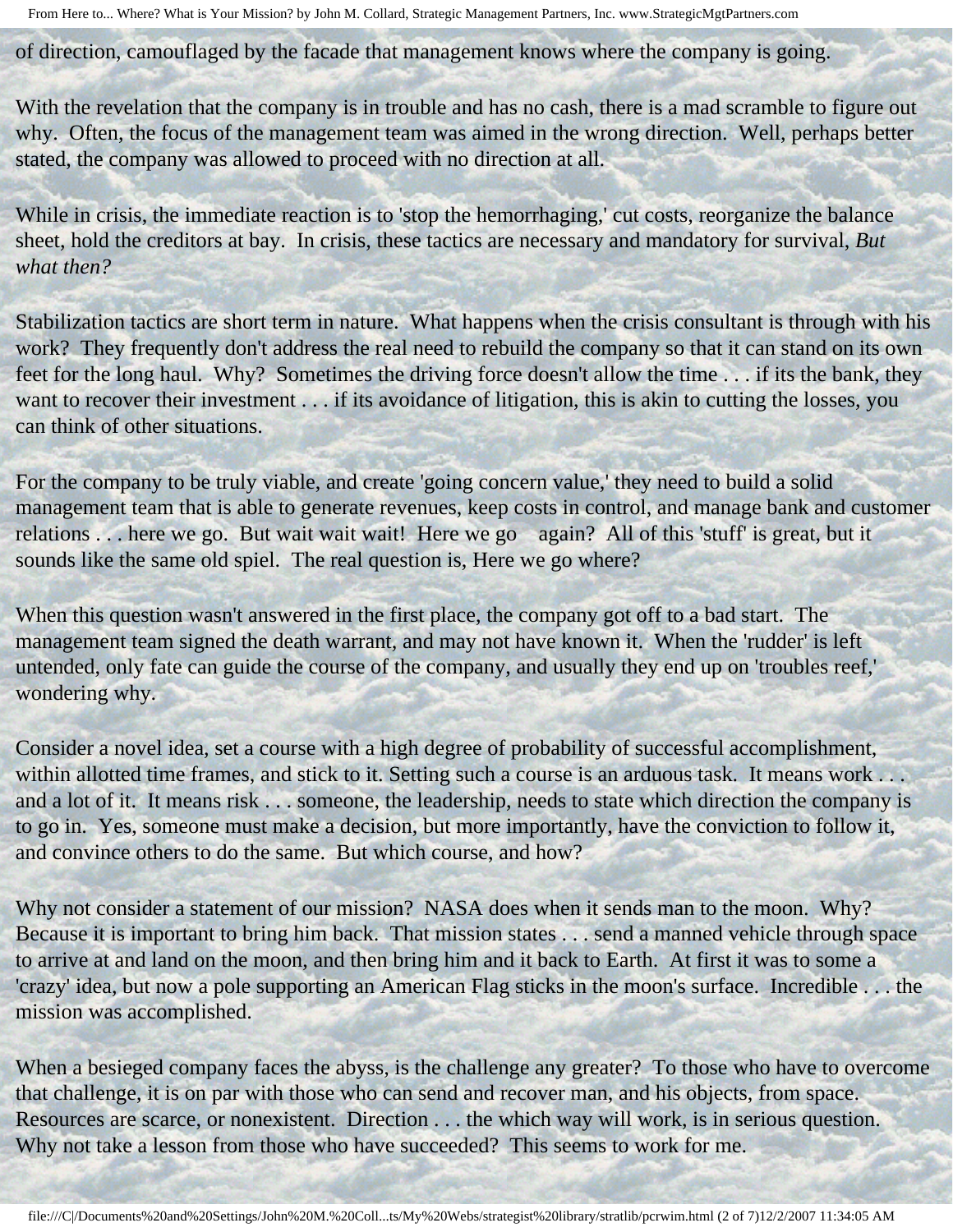The role of the mission statement is to identify and provide the planning team, management, employees, customers all stakeholders with an understanding of future growth directions. It is a conceptualization, based on an appraisal of strategic alternatives. It provides an overview of the concepts of the business scope and direction, and furnishes a guideline for achievements in winning new business.

The process of developing a statement of mission is extremely complex and multidimensional, contrary to popular belief. Lets define mission. What is it? Why is it needed? Webster says "... a continuing task that one is destined or specially called upon to undertake ...," which implies direction, with a conviction. What's involved? What will produce the desired results?

The *Statement of the Mission* is a culmination of six components that will guide the company in a direction. Whether this direction is toward recovery, depends on the process of thought that goes into the preparation. The company can often be saved, if thought goes into it. On the other hand, the 'lick and a promise approach,' is still available.

Lets look at a template of how this would work. You fill in the blanks where the print in italics exists.

**Our mission is to provide** *(Specific Market Segments)* **with** *(Some Product or Service)* **because the** *(Customer Need)* **is being satisfied**. This begins to say something. It begins to address the needs of the customer, why he buys, when and where he buys. Now we're getting somewhere.

<span id="page-2-0"></span>Only after developing a comprehensive matrix describing the relationship of the six elements, for each product or service offering, will we have properly completed our work. Surprise! You have a statement of direction that has substance. Some believe that developing a mission statement is perhaps the first step in the strategic planning process, some believe it to be the last, while others ignore both altogether. Running a company without proper focus is alot like driving a car while wearing a blindfold . . . in either case you are predestined to 'an abrupt end.'

*[Sections](#page-0-2) [Index](#page-0-3)*

*Elements of*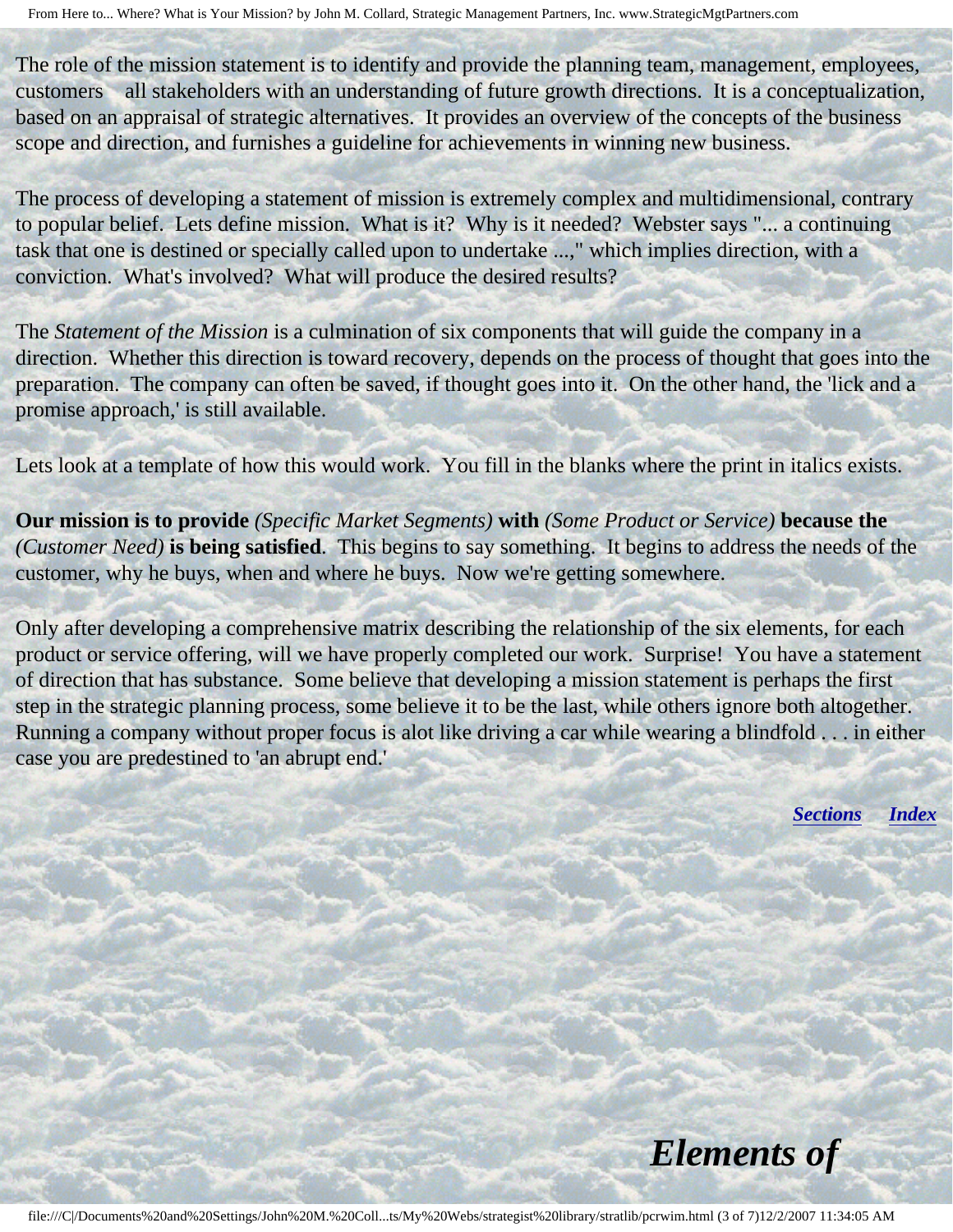From Here to... Where? What is Your Mission? by John M. Collard, Strategic Management Partners, Inc. www.StrategicMgtPartners.com

## *Mission Statement*

**THE MISSION STATEMENT** 

> **Product/Service Definition -- What do we do or provide? We will offer**  *(specific products/services)* **that are positioned to** *(special benefit to be gained)*  **and will be focused at** *(definition by line, scope, or positioning)*.

Products and services should be defined in terms of how they are positioned to serve and benefit the customer. Include breadth of product line, attributes, price, quality level, product classification, and so on. How will you contribute to fulfilling the customer's mission? Limit the extent of the offering to focus on what you do very well.

**Technology -- How will we deliver our services? We will use** *(define technologies to be utilized)* **to provide our services.**

Choose which technologies, or combination thereof, you understand and are capable of offering; this is critical to setting an effective business development strategy. Here is where you begin to set the company's product apart from the competition, and from areas of business where you don't belong. Actually providing an array of multiple technologies can involve increased investment, and a risk of diluting effectiveness, commitment, and impact. Conversely, complimentary technologies can allow skill sharing economies of scale, controlled flexibility, and unique benefit to your customers.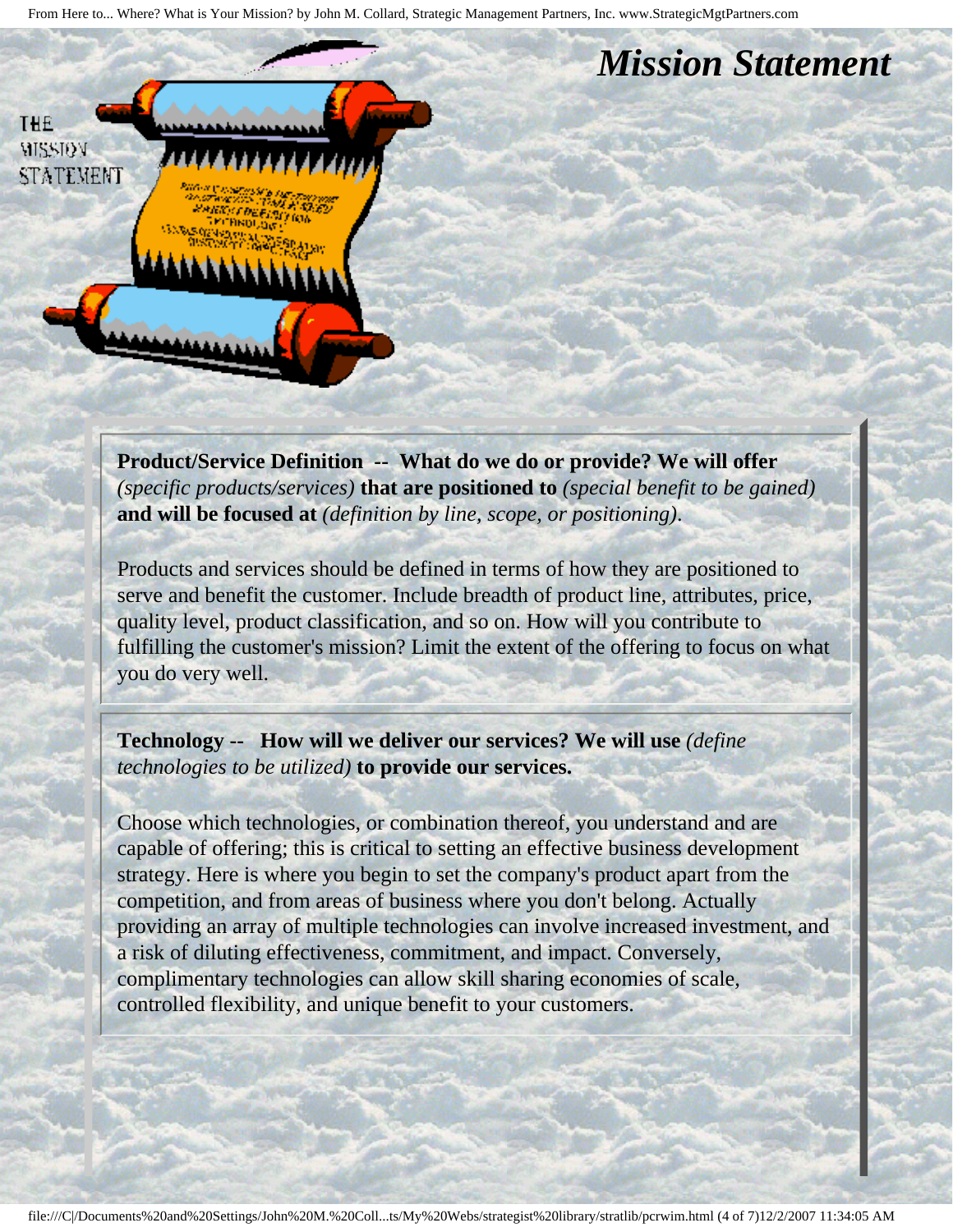**Levels of Vertical Integration -- How much will we do? We will provide**  *(stages in the life cycle offering)* **designed to support** *(degree of penetration to satisfy the customer's entire need).* You can't be all things to all people, resources will not allow it, not to mention, it's just plain not good business sense.

Define which elements of the customer's requirement will, and will not, be satisfied. This effort will indicate where you need to develop new products, seek partners, or avoid competing. Plan how products and services will support changing customer dynamics, and how you will stay abreast.

**Generic Customer Need -- Why will they buy? Our products and services will satisfy** *(what important customer demand or necessity).*

What is the customer trying to accomplish? By defining generic needs versus 'today hurts,' you can identify future growth directions which have a higher probability of being funded and carried out. If the need is greater than you can currently offer, you clearly define areas where you may want to augment capabilities, or where strategic alliances may be necessary.

**Statement of Direction or Market Definition -- Who will we sell to? Where are they located? Our main thrust will be dedicated to the** *(market definition or segmentation).*

The key here is to focus on who you are, and as importantly, are not, going to aim your efforts at marketing. Define the scope of the market. Which specific customer groups or segments and geographic territory will be served or not served? This section enables the development of different strategies necessary to address multiple directions, yet accommodate your common goals.

**Distinct Competencies -- Why will they buy from us? We will develop and maintain unequivocal qualifications in** *(which areas)***, which will yield**  *(specific capabilities).* **We commit to** *(level of expertise to set us apart)* **to remain recognized as an expert in** *(what we do better than anyone else).*

Define and focus on those special abilities which set you apart from the masses. Competencies will command the higher profit and cash flow margins. This is the most important thinking of all. What do you accomplish that the competition cannot? What areas do you need to invest in, to maintain your advantage? Address the level to which the distinct competence will differentiate you, and be recognized by the customer. Discuss how to bring these competencies to the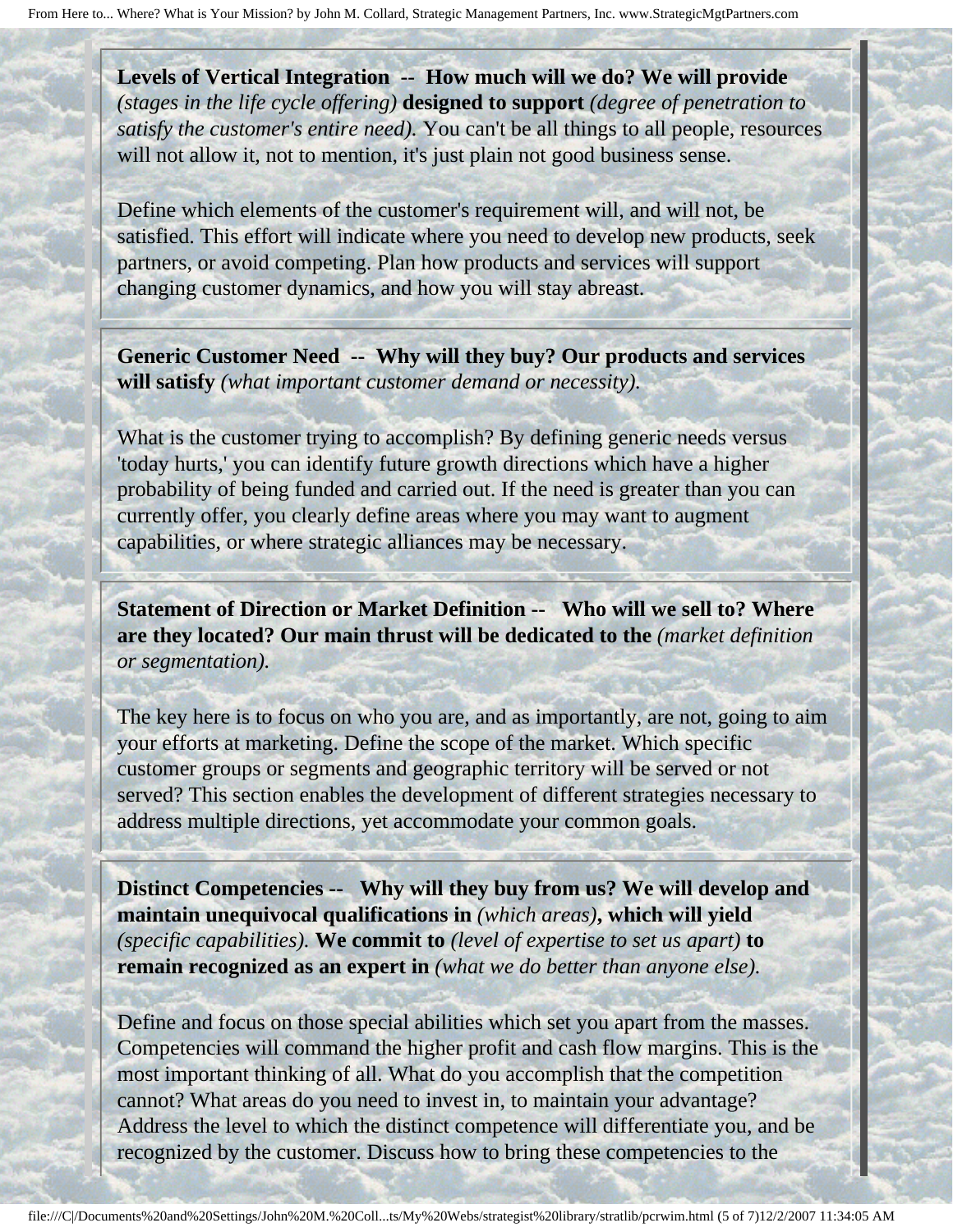From Here to... Where? What is Your Mission? by John M. Collard, Strategic Management Partners, Inc. www.StrategicMgtPartners.com

customers attention.

*Reprinted with permission. A Primer for Corporate Renewal, 1993. Copyright 1993, Strategic Management Partners, Inc.*

*[Sections](#page-0-2) [Index](#page-0-3)*

*[Index](#page-0-3)*

We welcome constructive inquires. More information is available if required.

There is more to Strategic Management Partner's *[Return to Home Page](http://members.aol.com/strategist/home.html#TOP)*

<span id="page-5-0"></span> $|Fr|$ Here

Where?

for

John

Corporate

**Small Company** 

## **Contact Information**

What John M. Collard, Chairman Strategic Management Partners, Inc. 522 Horn Point Drive Annapolis, Maryland [MD] 21403 Voice 410-263-9100 Facsimile 410-263-6094 E-Mail Strategist@aol.com

We serve as experts for comment or quote, please contact us at **410-263-9100** [Tele



 $W_{\alpha}$ Collard, We welcome constructive inquires, please send via E-Mail to: [Strategist.](mailto:Strategist@aol.com (library pcrwim))

[Mai

Strategic Management *[Top](#page-0-4) [Index](#page-0-3) [Sections](#page-0-2) [Contact](#page-5-0)*  **[SMP Library](http://members.aol.com/stratlib3/libindx.html)**  $\mathbf{I}$ published *[www.StrategistLibrary.com](http://www.strategistlibrary.com/)* by Turnaround *[www.StrategistFeature.com](http://www.strategistfeature.com/)*  $[Return]$ *[www.StrategicMgtPartners.com](http://www.strategicmgtpartners.com/) [www.StrategistArticle.com](http://www.strategistarticle.com/)*